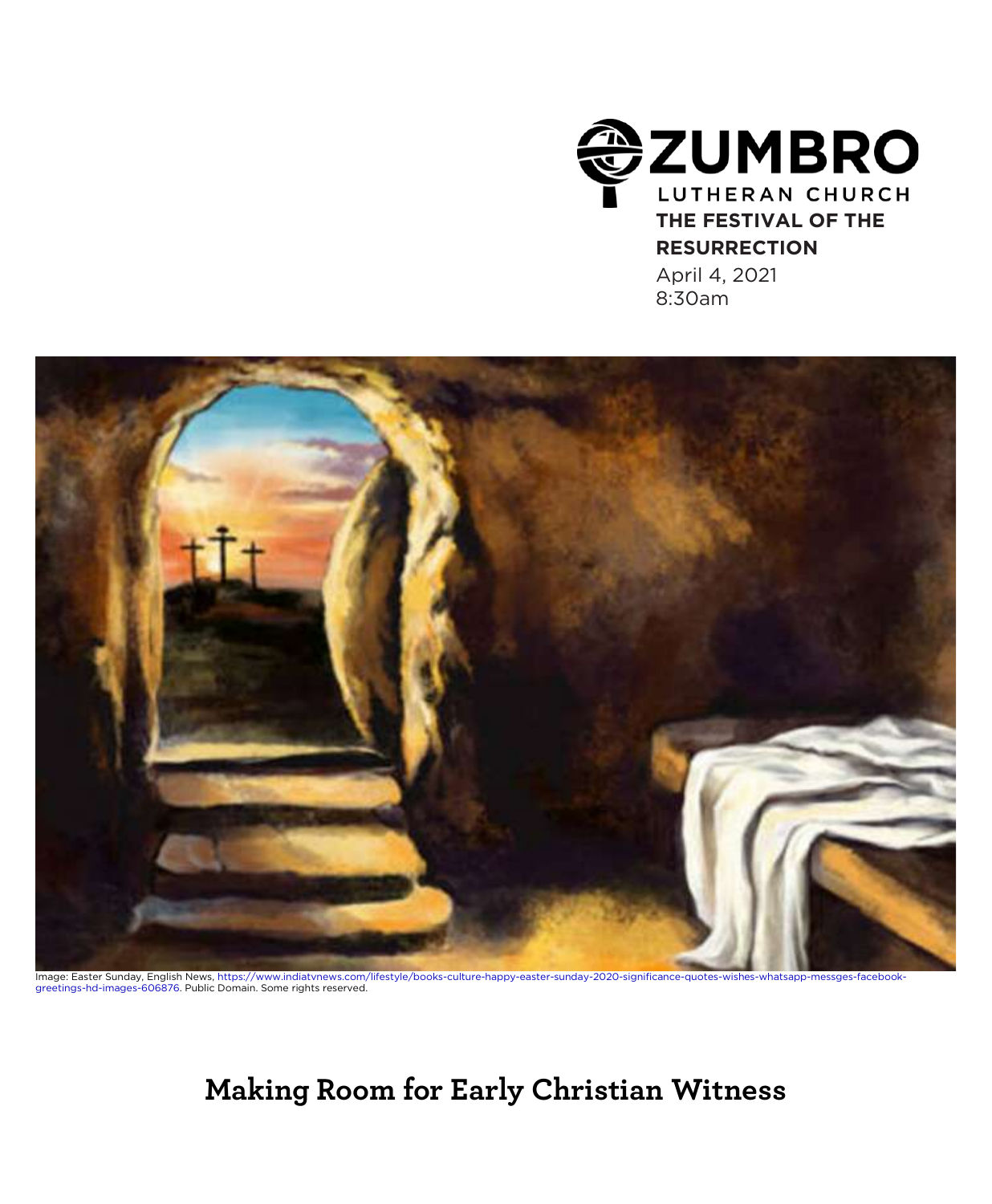# **Welcome to Zumbro Lutheran Church!** SUNDAY, APR. 4, 2021

Welcome to Easter worship at Zumbro! Though we continue to be physically distant, we gather with our computers and radios to hear a truly amazing story. A group of women go to the tomb to tend to Jesus' body. They soon discover that the stone has been rolled away and the tomb is empty. Two angels visit them. They are terrified. They hurry to tell the other disciples. Needless to say, it will take time for the possibilities of Easter to become real and for the testimony of the women to be believed.

PRELUDE CHRIST THE LORD IS RISEN TODAY (EASTER HYMN) ARR. JOEL RANEY KRISTY GIERE, ORGAN; RALPH SCHORNACK, PIANO (PRE-RECORDED FEB. 14, 2021)

#### **CACOPHONY**

"On this a holy day of days, to God your hearts and voices raise, in laud and jubilee and praise. Alleluia! Alleluia!"

ENTRANCE OF THE CHRIST CANDLE

EASTER PROCLAMATION

- L: Alleluia! Christ is risen!
- **C: Christ is risen indeed! Alleluia! Alleluia!**
- L: May the darkness of our hearts and minds, our church and world be dispelled by the light of Christ who rises this day in glory.
- **C: Thanks be to God!**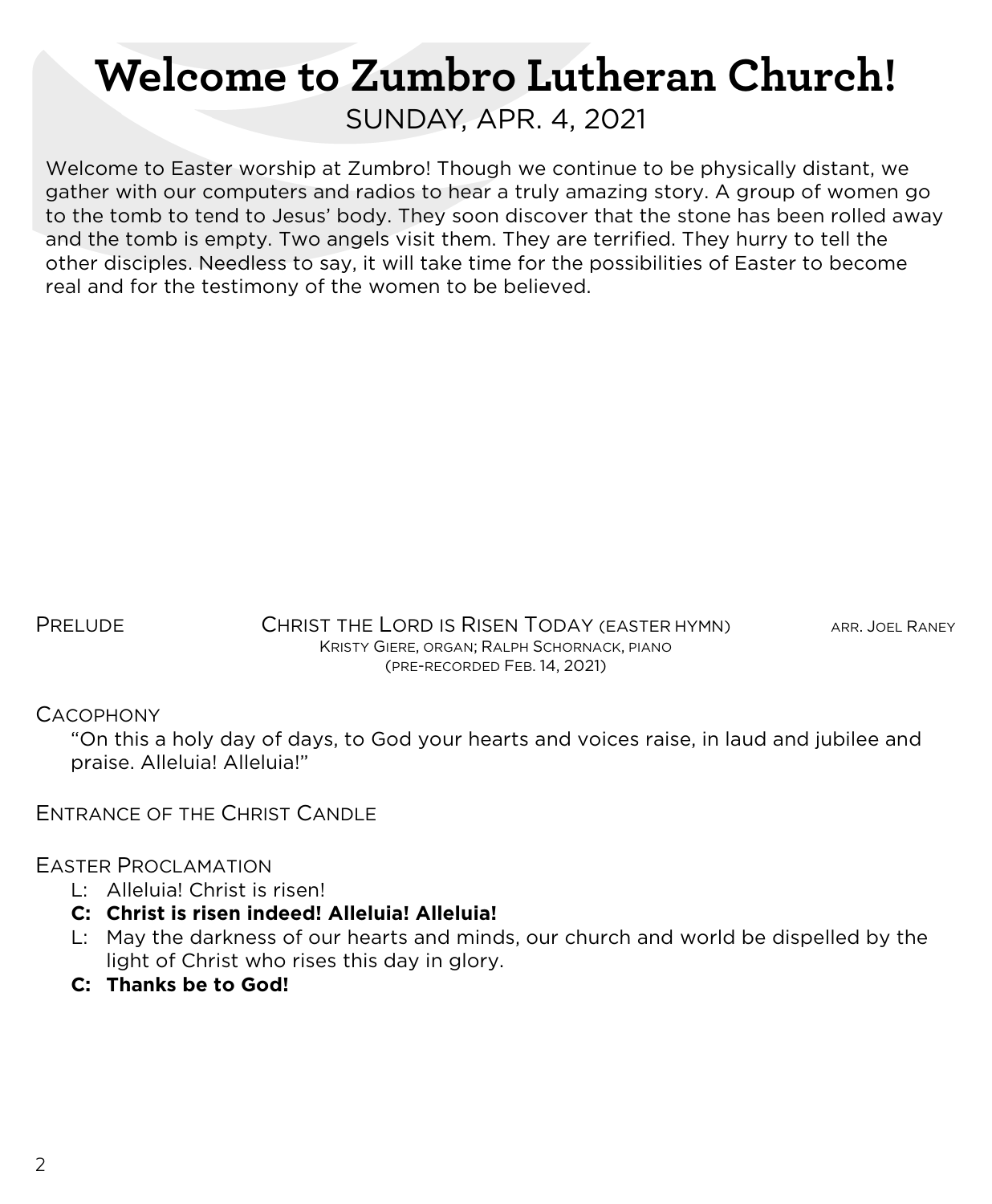#### HYMN JESUS CHRIST IS RISEN TODAY EASTER HYMN

**Jesus Christ is ris'n today, Alleluia! our triumphant holy day, Alleluia! who did once upon the cross, Alleluia! suffer to redeem our loss. Alleluia!**

**Hymns of praise then let us sing, Alleluia! unto Christ, our heav'nly king, Alleluia! who endured the cross and grave, Alleluia! sinners to redeem and save. Alleluia!**

**But the pains which he endured, Alleluia! our salvation have procured; Alleluia! now above the sky he's king, Alleluia! where the angels ever sing. Alleluia!**

**Sing we to our God above, Alleluia! praise eternal as his love; Alleluia! praise him, all you heav'nly host, Alleluia! Father, Son, and Holy Ghost. Alleluia!**

#### GREETING

- L: The grace of our Lord Jesus Christ, the love of God, and the communion of the Holy Spirit be with you all.
- **C: And also with you.**

#### HYMN OF PRAISE CHRIST HAS ARISEN, ALLELUIA

ANN HOLMES AND SARA HOLMES, LITURGICAL DANCERS **Christ has arisen, alleluia. Rejoice and praise him, alleluia. For our redeemer burst from the tomb, even from death, dispelling its gloom.**

*Refrain* **Let us sing praise to him with endless joy. Death's fearful sting he has come to destroy. Our sin forgiving, alleluia! Jesus is living, alleluia!**

> **For three long days the grave did its worst until its strength by God was dispersed. He who gives life did death undergo, and in its conquest his might did show.** *Refrain*

> **The angel said to them, "Do not fear. You look for Jesus who is not here. See for yourselves the tomb is all bare. Only the graveclothes are lying there."** *Refrain*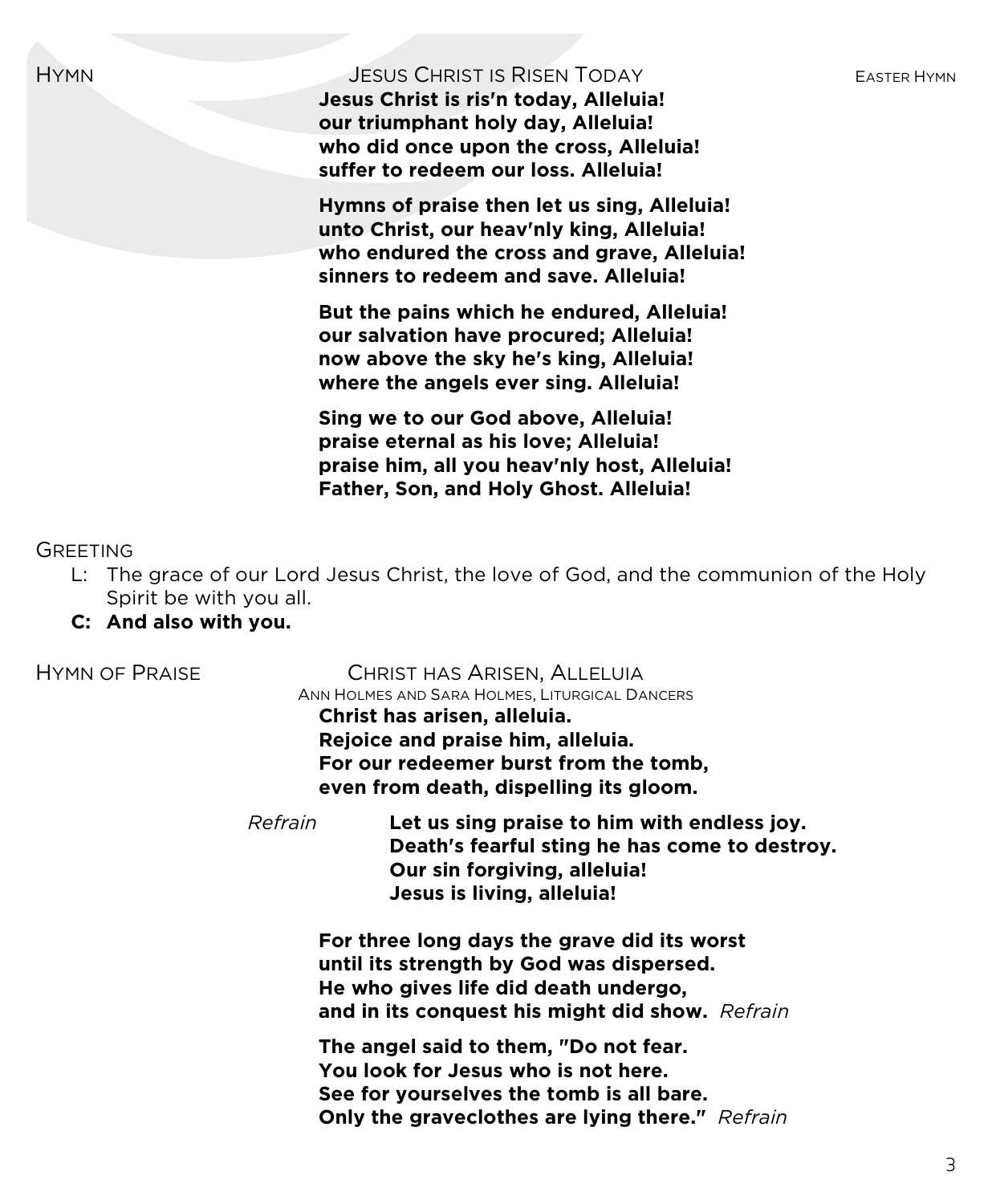#### PRAYER OF THE DAY

- L: God of Easter,
- **C: with Mary Magdalene and the other women we come to the tomb, we aren't sure what to believe. We ask: What happened? Is it true? What's next? As we hear the testimony of the angels and the women, help us to believe that the story is true, and it's true for us! In the name of the Risen Christ. Amen.**

#### WELCOME

#### GOSPEL ACCLAMATION HALLE, HALLE, HALLELUJAH TRADITIONAL CARIBBEAN

*sing before and after the songleader sings the verse*



HOLY GOSPEL LUKE 23:50 - 24:1-12 NRSV

<sup>50</sup>Now there was a good and righteous man named Joseph, who, though a member of the council, <sup>51</sup>had not agreed to their plan and action. He came from the Jewish town of Arimathea, and he was waiting expectantly for the kingdom of God. <sup>52</sup>This man went to Pilate and asked for the body of Jesus. <sup>53</sup>Then he took it down, wrapped it in a linen cloth, and laid it in a rock-hewn tomb where no one had ever been laid. <sup>54</sup>It was the day of Preparation, and the sabbath was beginning. <sup>55</sup>The women who had come with him from Galilee followed, and they saw the tomb and how his body was laid. <sup>56</sup>Then they returned, and prepared spices and ointments. On the sabbath they rested according to the commandment.

1 But on the first day of the week, at early dawn, [the women] came to the tomb, taking the spices that they had prepared. <sup>2</sup>They found the stone rolled away from the tomb, <sup>3</sup>but when they went in, they did not find the body. <sup>4</sup>While they were perplexed about this, suddenly two men in dazzling clothes stood beside them. <sup>5</sup>The women were terrified and bowed their faces to the ground, but the men said to them, "Why do you look for the living among the dead? He is not here, but has risen. <sup>6</sup>Remember how he told you, while he was still in Galilee, 7that the Son of Man must be handed over to sinners, and be crucified, and on the third day rise again." <sup>8</sup>Then they remembered his words,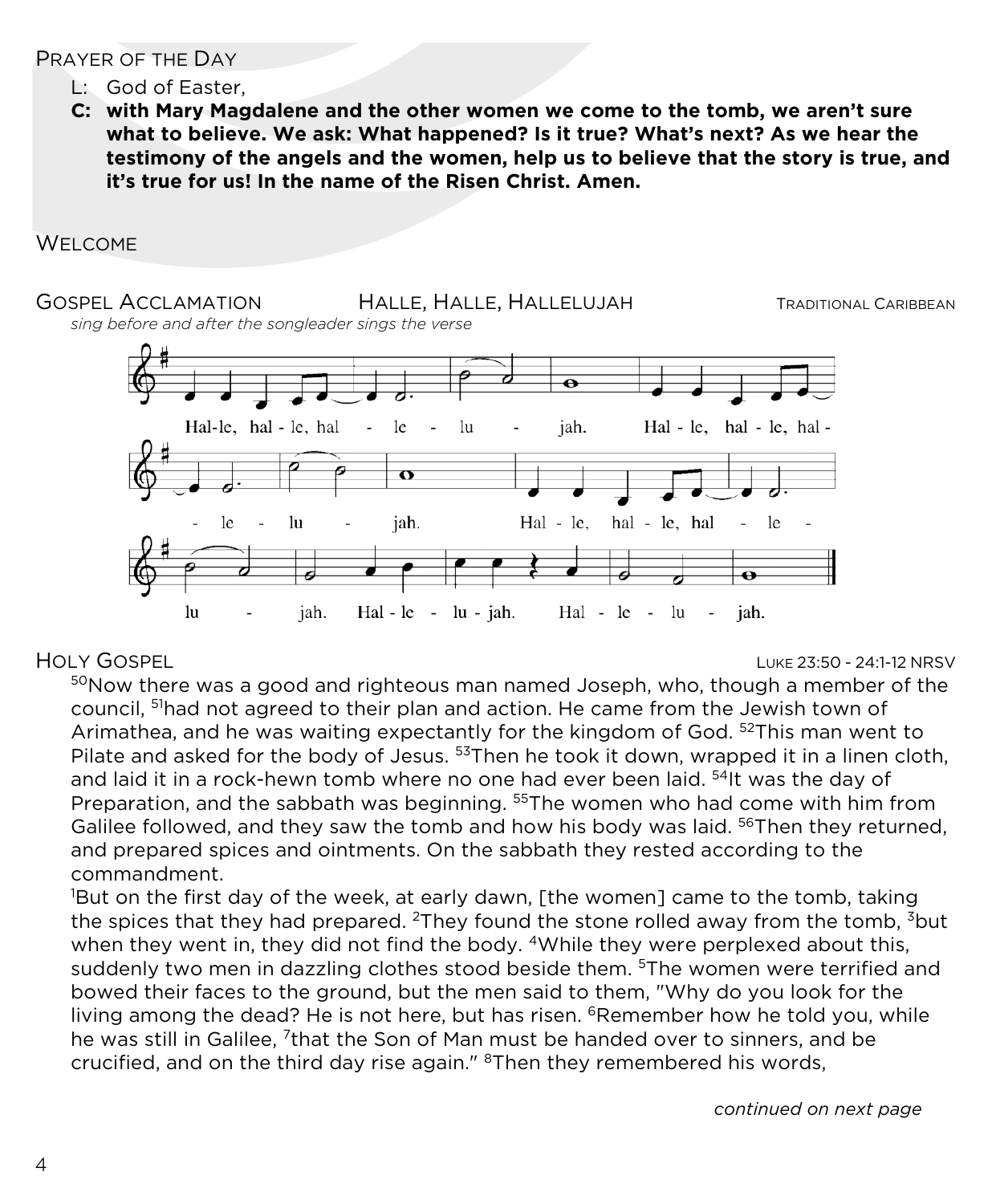$9$ and returning from the tomb, they told all this to the eleven and to all the rest.  $10N$ ow it was Mary Magdalene, Joanna, Mary the mother of James, and the other women with them who told this to the apostles. <sup>11</sup>But these words seemed to them an idle tale, and they did not believe them. <sup>12</sup>But Peter got up and ran to the tomb; stooping and looking in, he saw the linen cloths by themselves; then he went home, amazed at what had happened.

L: The Gospel of the Lord.

 **C: Thanks be to God.**

GOSPEL ACCLAMATION HALLE, HALLE, HALLELUJAH TRADITIONAL CARIBBEAN

*sing twice*

**Halle, halle, hallelujah. Halle, halle, hallelujah. Halle, halle, hallelujah Hallelujah. Hallelujah.**

STORY TIME GRUENDLER STORY TIME STORY TIME STORY TIME STORY TIME

| <b>ANTHEM</b> | COME, YE FAITHFUL                                                                                                                                                                                                                                                                                                                                                                                                                                                                                                                                                                                                                                                                                                                                                                              | TEXT: JOHN OF DAMASCUS (C.675-C.750)<br>MUSIC: R. S. THATCHER |  |
|---------------|------------------------------------------------------------------------------------------------------------------------------------------------------------------------------------------------------------------------------------------------------------------------------------------------------------------------------------------------------------------------------------------------------------------------------------------------------------------------------------------------------------------------------------------------------------------------------------------------------------------------------------------------------------------------------------------------------------------------------------------------------------------------------------------------|---------------------------------------------------------------|--|
|               | A VIRTUAL CHOIR ANTHEM BY THE ZUMBRO LUTHERAN CHOIR<br>Come, ye faithful, raise the strain of triumphant gladness;<br>God has brought his Israel into joy from sadness;<br>'Tis the spring of souls today, Christ hath burst his prison,<br>And from three days sleep in death as a sun hath risen.<br>Now the queen of seasons, bright with the day of splendor,<br>With the royal feast of feasts, comes its joy to render;<br>Comes to glad Jerusalem, who with true affection<br>Welcomes in unwearied strains Jesus' resurrection.<br>Neither might the gates of death, nor the tomb's dark portal,<br>Nor the watchers, nor the seal, hold him as a mortal;<br>But today amidst the twelve thou didst stand, bestowing<br>That thy peace which evermore passeth human knowing. Alleluia! |                                                               |  |
|               |                                                                                                                                                                                                                                                                                                                                                                                                                                                                                                                                                                                                                                                                                                                                                                                                |                                                               |  |
| <b>SERMON</b> | <b>MAKING ROOM FOR EARLY CHRISTIAN WITNESS</b>                                                                                                                                                                                                                                                                                                                                                                                                                                                                                                                                                                                                                                                                                                                                                 | <b>PASTOR VERN CHRISTOPHERSON</b>                             |  |
| <b>HYMN</b>   | NOW ALL THE VAULT OF HEAVEN RESOUNDS<br>Now all the vault of heav'n resounds<br>in praise of love that still abounds:<br>"Christ has triumphed! He is living!"<br>Sing, choirs of angels, loud and clear!<br>Repeat their song of glory here:<br>"Christ has triumphed! He is living!"<br>Alleluia, alleluia, alleluia!                                                                                                                                                                                                                                                                                                                                                                                                                                                                        | <b>LASST UNS ERFREUEN</b>                                     |  |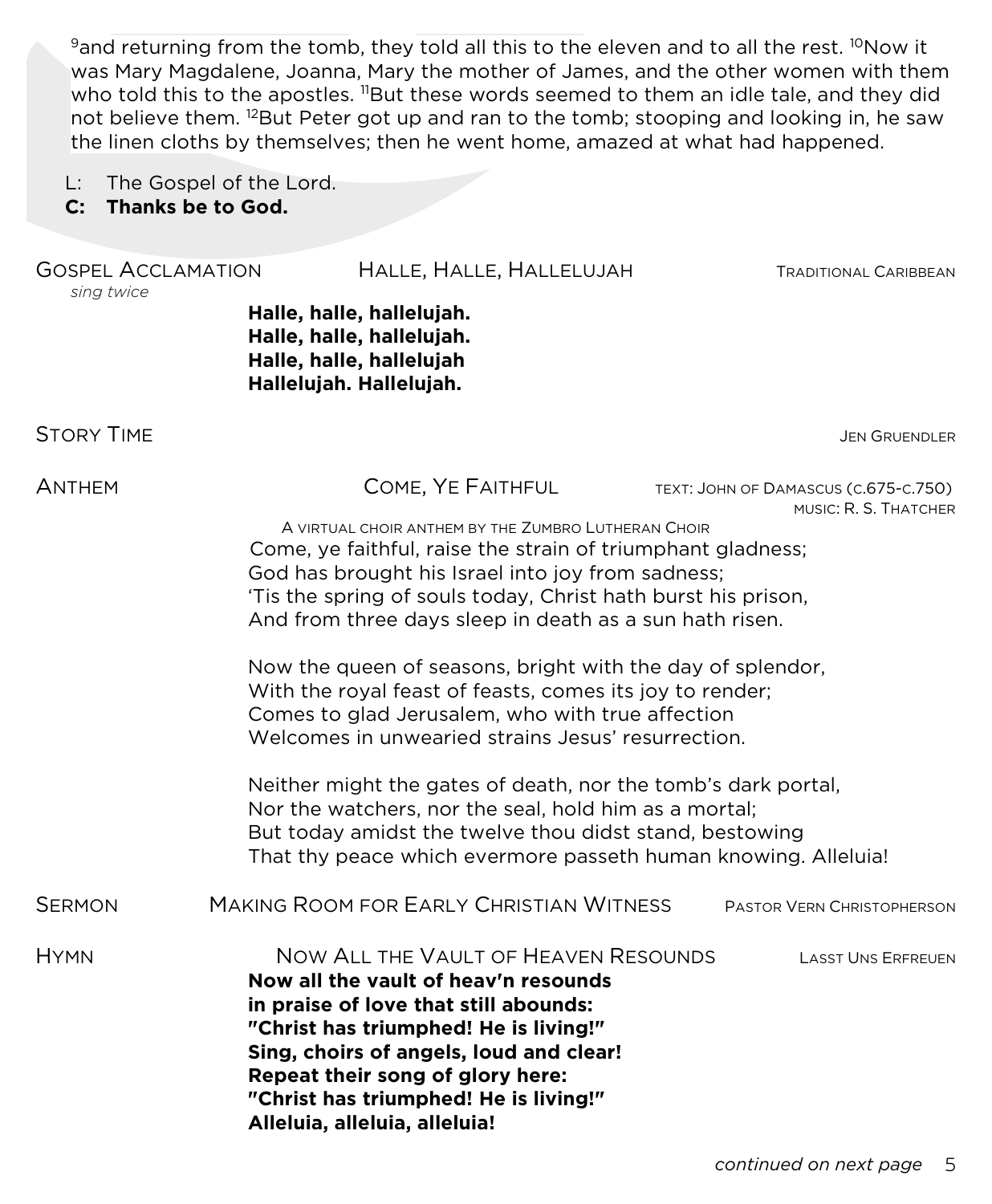**Eternal is the gift he brings, therefore our heart with rapture sings: "Christ has triumphed! He is living!" Now still he comes to give us life and by his presence stills all strife. "Christ has triumphed! He is living!" Alleluia, alleluia, alleluia!**

**Oh, fill us, Lord, with dauntless love; set heart and will on things above that we conquer through your triumph; grant grace sufficient for life's day that by our lives we truly say: "Christ has triumphed! He is living!" Alleluia, alleluia, alleluia!**

**Adoring praises now we bring and with the heav'nly blessed sing: "Christ has triumphed! Alleluia!" Be to the Father, and our Lord, to Spirit blest, most holy God, all the glory, never ending! Alleluia, alleluia, alleluia!**

#### NICENE CREED

**C: We believe in one God, the Father, the Almighty, maker of heaven and earth, of all that is, seen and unseen. We believe in one Lord, Jesus Christ, the only Son of God, eternally begotten of the Father, God from God, Light from Light, true God from true God, begotten, not made, of one Being with the Father; through him all things were made. For us and for our salvation he came down from heaven, was incarnate of the Holy Spirit and the virgin Mary and became truly human. For our sake he was crucified under Pontius Pilate; he suffered death and was buried. On the third day he rose again in accordance with the scriptures; he ascended into heaven and is seated at the right hand of the Father. He will come again in glory to judge the living and the dead, and his kingdom will have no end. We believe in the Holy Spirit, the Lord, the giver of life, who proceeds from the Father and the Son, who with the Father and the Son is worshiped and glorified, who has spoken through the prophets. We believe in one holy catholic and apostolic church. We acknowledge one baptism for the forgiveness of sins. We look for the resurrection of the dead, and the life of the world to come. Amen.**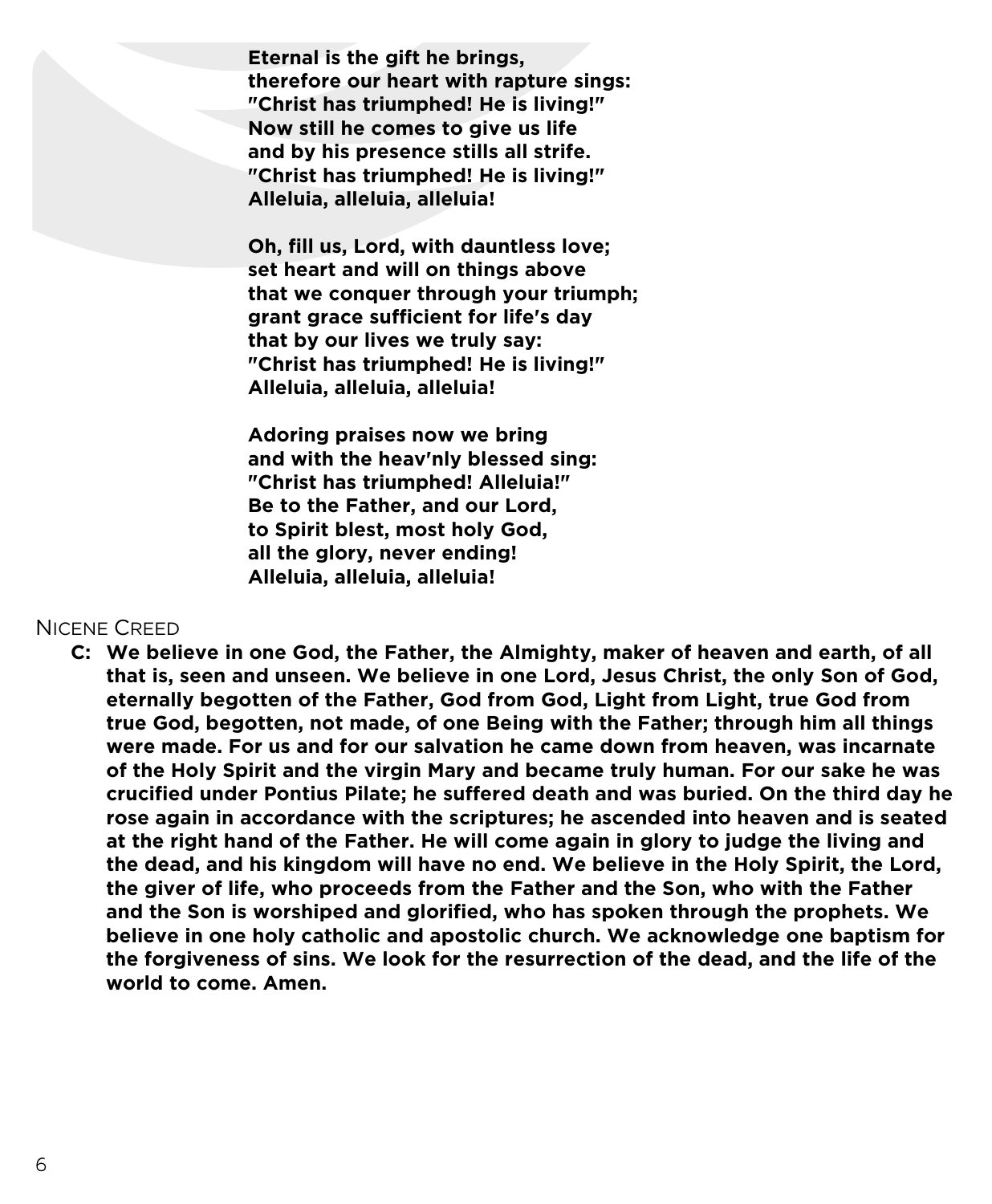PRAYERS OF THE PEOPLE

L: Alive in the risen Christ by the power of the Holy Spirit, we bring our prayers before God who promises to hear us and answer in steadfast love.

*After each petition the congregation responds*

- L: Hear us, O God.
- **C: Your mercy is great**.
- L: In the hope of new life in Christ, we raise our prayers to you, trusting in your neverending goodness and mercy; through Jesus Christ our Lord.
- **C: Amen.**

EXPRESSIONS OF GRATITUDE RADIANCE RADIANCE

HANDBELL SEXTET; SUSAN HENKE, PIANO

WORDS OF INSTITUTION

LORD'S PRAYER

- L: Lord, remember us when you come into your kingdom and teach us to pray:
- **C: Our Father, who art in heaven, hallowed be thy name, thy kingdom come, thy will be done, on earth as it is in heaven. Give us this day our daily bread; and forgive us our trespasses, as we forgive those who trespass against us; and lead us not into temptation, but deliver us from evil. For thine is the kingdom, and the power, and the glory, forever and ever. Amen.**

COMMUNION OF THE PEOPLE

#### PRAYER AFTER COMMUNION

- L: Wellspring of joy, through this meal you have put gladness in our hearts. Satisfy the hunger still around us, and send us as joyful witnesses, that your love may bring joy to the hearts of all people, through Jesus Christ our Lord.
- **C: Amen.**

BLESSING

- L: May our glorious God grant you a spirit of wisdom to know and to love the risen Lord Jesus. The God of life, Father,  $\pm$  Son, and Holy Spirit, bless you now and forever.
- **C: Amen.**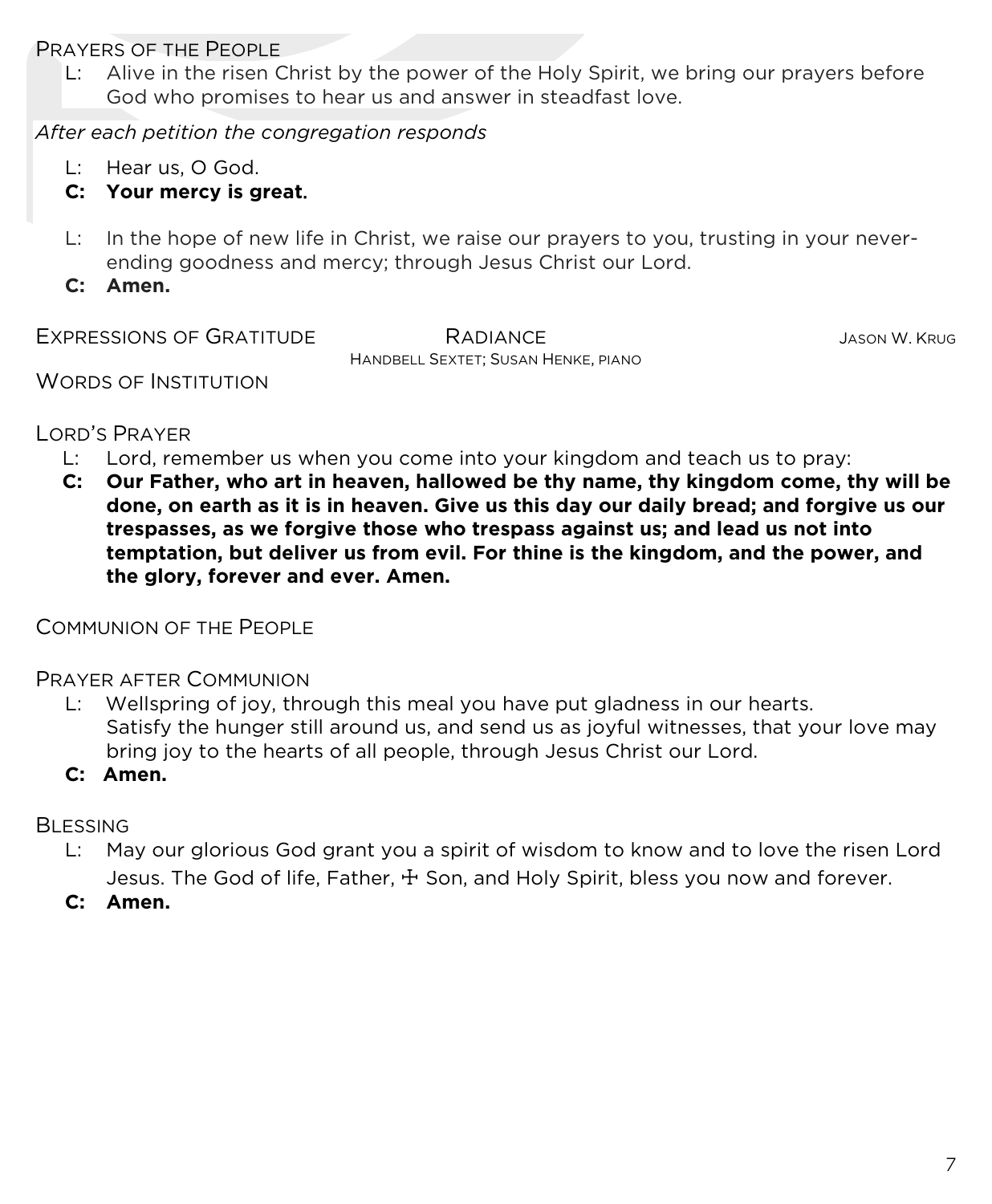| <b>HYMN</b>     | ALLELUIA! JESUS IS RISEN!<br>Alleluia! Jesus is risen!<br>Trumpets resounding in glorious light!<br>Splendor, the Lamb, heaven forever!<br>Oh, what a miracle God has in sight!                                                                                                                                                                                                                                                                                                                                                       | <b>EARTH AND ALL STARS</b> |
|-----------------|---------------------------------------------------------------------------------------------------------------------------------------------------------------------------------------------------------------------------------------------------------------------------------------------------------------------------------------------------------------------------------------------------------------------------------------------------------------------------------------------------------------------------------------|----------------------------|
|                 | Refrain<br>Jesus is risen and we shall arise.<br>Give God the glory! Alleluia!                                                                                                                                                                                                                                                                                                                                                                                                                                                        |                            |
|                 | Walking the way, Christ in the center<br>telling the story to open our eyes;<br>breaking our bread, giving us glory:<br>Jesus our blessing, our constant surprise. Refrain<br>Jesus the vine, we are the branches;<br>life in the Spirit the fruit of the tree;<br>heaven to earth, Christ to the people,<br>gift of the future now flowing to me. Refrain<br>Weeping, be gone; sorrow, be silent:<br>death put asunder, and Easter is bright.<br>Cherubim sing: O grave, be open!<br>Clothe us in wonder, adorn us in light. Refrain |                            |
| <b>ANTHEM</b>   | HALLELUJAH CHORUS (FROM MESSIAH)<br>A VIRTUAL CHOIR ANTHEM BY THE ZUMBRO LUTHERAN CHOIR                                                                                                                                                                                                                                                                                                                                                                                                                                               | <b>G.F. HANDEL</b>         |
| <b>POSTLUDE</b> | TOCCATA ON AT THE LAMB'S HIGH FEAST WE SING (SALZBURG)<br>KRISTY GIERE, ORGAN (PRE-RECORDED FEB. 14, 2021)                                                                                                                                                                                                                                                                                                                                                                                                                            | ARR. ROBERT A. HOBBY       |

8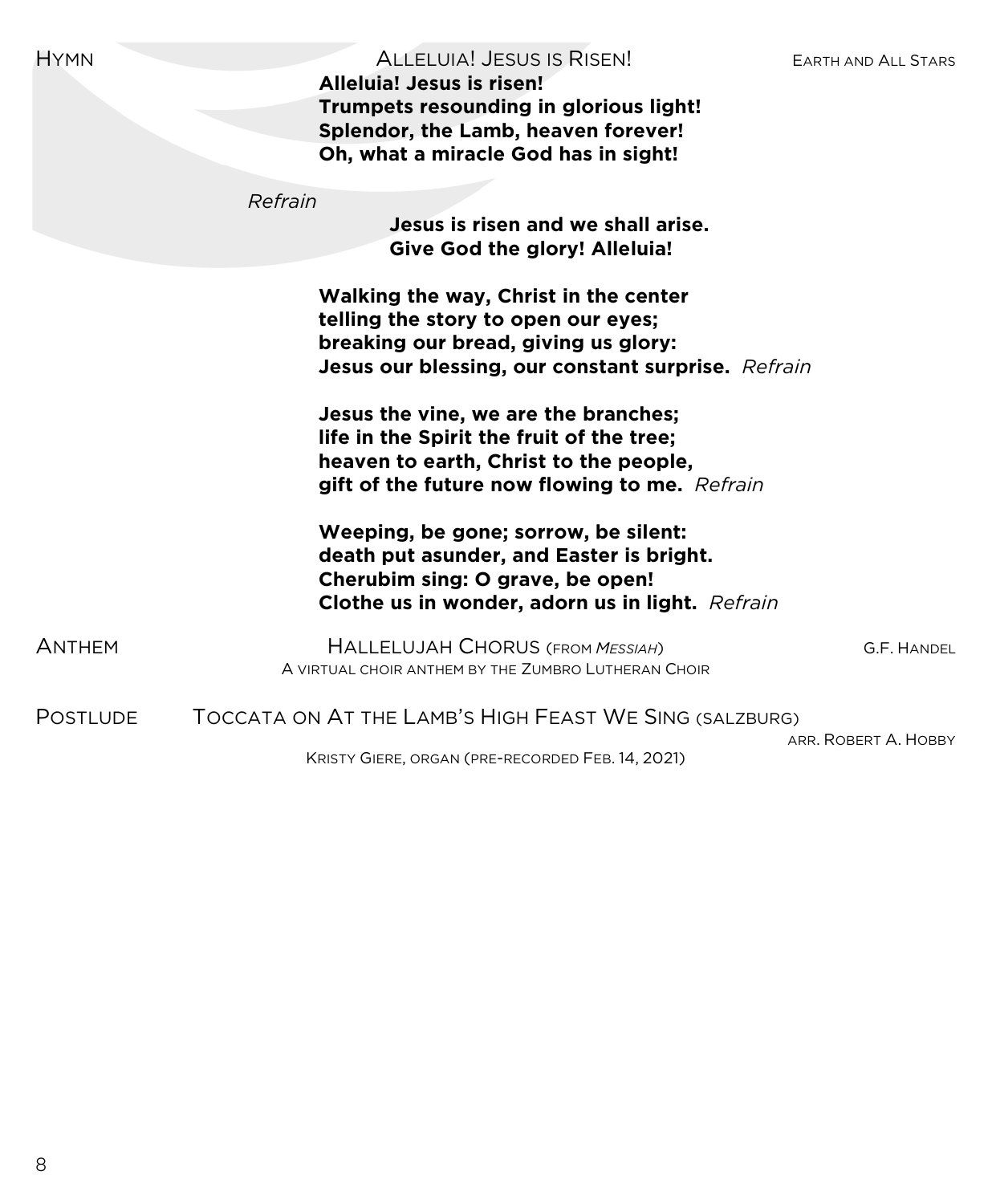## WORSHIP LEADERS TODAY

**PROCLAIMER**-Pastor Vern Christopherson; **WORSHIP LEADERS**-Pastor Shelley Cunningham, Pastor Jason Bryan-Wegner; **LECTOR**-Patti Hewitt; **STORY TIME**-Jen Gruendler; **ORGANISTS**-Kristy Giere, Ralph Schornack; **SINGING**-Octet: Pam Hammond, Janette Reeves, Jolene Hansen, Meredith Pritchard, Alan Hansen, Sam Simataa, Bob Hoel, Ralph Schornack, Bob Giere, director; **HANDBELLS**-Pam Hammond, Paul Bye, Stacy Freimuth, Leah Holmes, Andy Larson, Christine Williams; Kristy Giere, director; Susan Henke, piano; **INSTRUMENTAL**-Bruce Bonnicksen, trumpet; Corey Henke, horn and percussion; Susan Henke, percussion; **LITURGICAL DANCERS**-Ann Holmes, Sara Holmes

Portions of the liturgy are from Sundays and Seasons.com. © 2021 Augsburg Fortress. All rights reserved. Reprinted by permission under Augsburg Fortress Liturgies Annual License #23803. New Revised Standard Version Bible, © 1989, Division of Christian Education of the National Council of the Churches of Christ in the United States of America. Used by permission. All rights reserved. The Creative Use of Handbells in Worship – Excerpts. Music: Hal H. Hopson, ©1997 Hope Publishing Company. Used by permission under ONE LICENSE #A-710913. All rights reserved. "Christ the Lord is Risen Today." (piano/organ duet). Music: Joel Raney, ©2012 Hope Publishing Company. Used by permission under ONE LICENSE #A-710913. All rights reserved. "Jesus Christ is Risen Today," Words: Public Domain. "Christ Has Arisen, Alleluia/Mfurahini, Haleluya." Words: tr. Howard S. Olson, ©1977 Augsburg Fortress Publishers. Reprinted with permission under ONE LICENSE #A-710913. All rights reserved. "Halle, Halle, Hallelujah." Words and music: Public Domain. "Come, Ye Faithful." Words and Music: R. S. Thatcher, ©1932 Concordia Publishing House. Reprinted with permission under ONE LICENSE #A-710913. All rights reserved. "Now All the Vault of Heaven Resounds." Words: Paul Z. Strodach, ©1958 Augsburg Fortress Publishers. Reprinted with permission under ONE LICENSE #A-710913. All rights reserved. "Alleluia! Jesus Is Risen!" / EARTH AND ALL STARS. Words and music: Herbert F Brokering, David N. Johnson, ©1968, 1995 Augsburg Fortress Publishers. Reprinted with permission under ONE LICENSE #A-710913. All rights reserved. Hallelujah Chorus Orchestra Soundtrack ©2012 Note Perfect, all rights reserved, used with permission. www.note-perfect.com. "Songs of Thankfulness and Praise" (SALZBURG) from Three Epiphany Preludes, Set 1. Music: Robert A. Hobby, ©2002 MorningStar Music Publishers / Birnamwood Publications. Used by permission under ONE LICENSE #A-710913. All rights reserved. Livestreaming License: Christian Copyright Solutions WORSHIPcast License #11147.

# **EASTER FLOWERS**

In honor of the marriage of Mark & Scarlet Baker, given by Evy & Paul Baker In memory of D Willie Brandt, given by Elaine Brandt In honor of wife, Erica Bryan-Wegner, given by Jason Bryan-Wegner In memory of Bobby and Delene Craigo, given by Paula Craigo & John Lieske In memory of Gregg & Laverne Orwoll, given by Vikki & Scott Dalquist In memory of Robert Dalzell, Loraine Dickinson, Rex Dalzell, given by Connie & Kent Dalzell In memory of Gary Doherty, given by Moose Doherty In memory of Ardis Witte, given by Kristy & Bob Giere In honor of Pastor Vern Christopherson, given by Kristy & Bob Giere In memory of William and Jeanne Holmes, Garfield Ross, given by Leah & Mike Holmes In memory of Muriel Cartwright and Arlene Beck, given by Dianna & Les Horntvedt In memory of Marian Grinde Watson, given by Deb Jacobson & Paul Grinde In memory of Robert Lieske, given by Paula Craigo & John Lieske In memory of Rev. Dr. Dennis Napton, given by Beth & Darin Napton In memory Alden & Ida Peterson and Clyde & Dolores McKee, given by Kathy & Jim Peterson In memory of David and Caryl Larson, given by Janette Reeves In memory of Robert Hagen/honor of Delores Hagen, given by Betty Schmalz In memory of Dan Schuster, given by Delone Schuster In memory of Gordon and Eleanor Velzke, given by Marc, Pam, Katelin Shaft In memory of Grandson, Ben Johnson, given by Carol & Jim Shipman In honor of Joyce McFadden, Robert & Sonia Watson, Amy and Emily, given by Jean Streyle In memory of Tony Tschida, Sr., given by Sandy Tschida In memory of Norm Buelt, given by Christine & Ryan Williams Given by Vicki & David Erickson and thanks to Carousel Floral Gifts and Garden for sharing an altar bouquet each Sunday